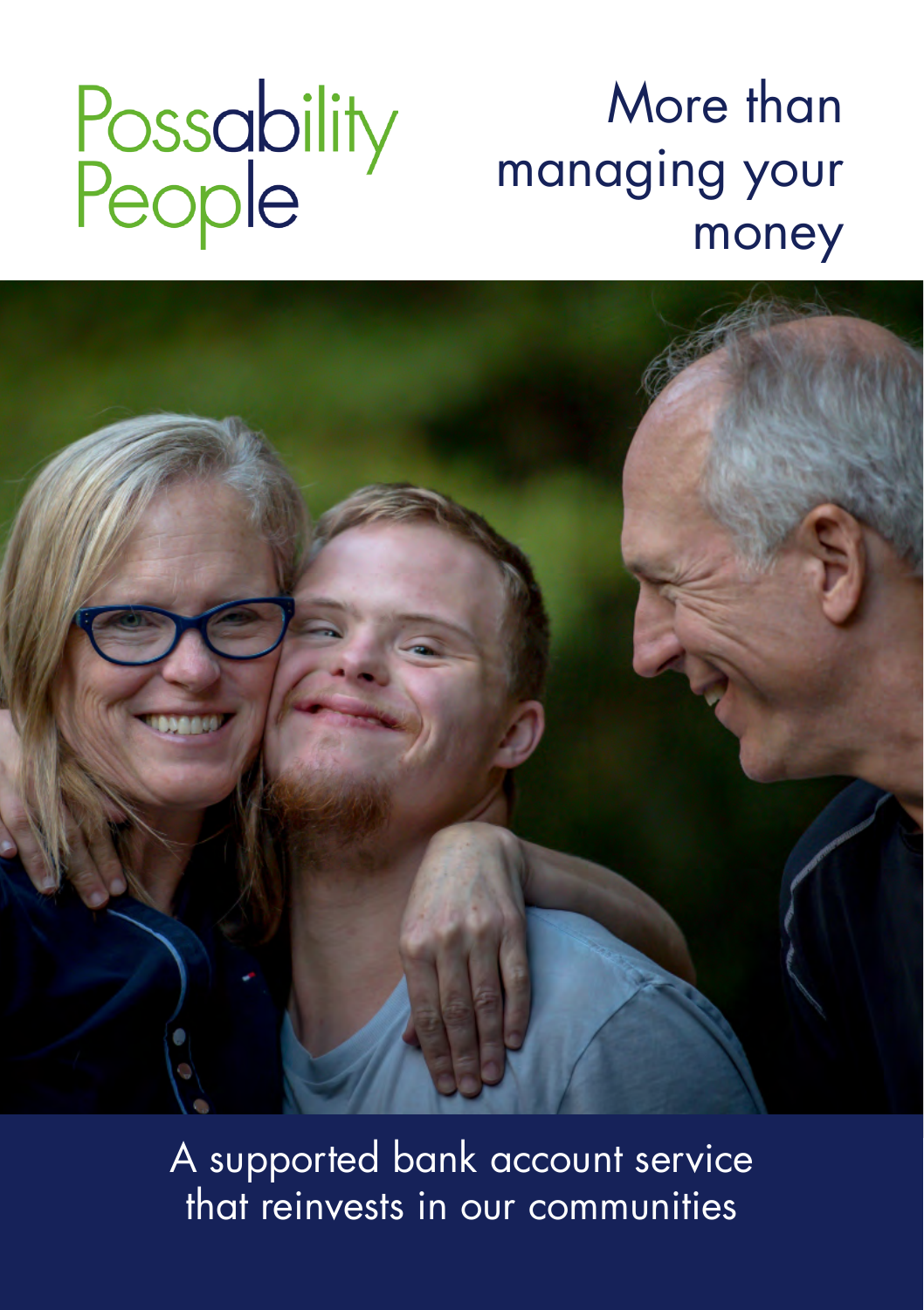#### More than managing your money

If you or someone you care for is disabled and receives a personal budget (a Direct Payment or Continuing Health Care budget) for their care, a Supported Bank Account service can be a great help.

Possability People provides a Supported Bank Account service which does more than just manage your money. If you are already organising care and support, sometimes the last thing you want is to sort out the finances to make it happen.

## Why choose us?

Our Supported Bank Account team supports hundreds of clients. If you choose us as your Supported Bank Account service, you will be supporting a charity which makes a difference to the lives of thousands of people every year by reinvesting in its charitable aims.

#### What is a Supported Bank Account Service?

If dealing with the financial processes associated with personal budgets is something you can't or don't want to do, let us do it for you. Our team is experienced, professional and friendly, and will go the extra mile to look after you. They'll keep an eye on your spending for you and talk to the council if your funds are too low; they'll deal with your employment insurance and changing staff pay rates for you. They'll even support you if you need your social worker to review your circumstances.

We understand that receiving a personal budget means you or your family can be more independent and free to make choices that suit you. So let us deal with the paperwork, so you can focus on more interesting things.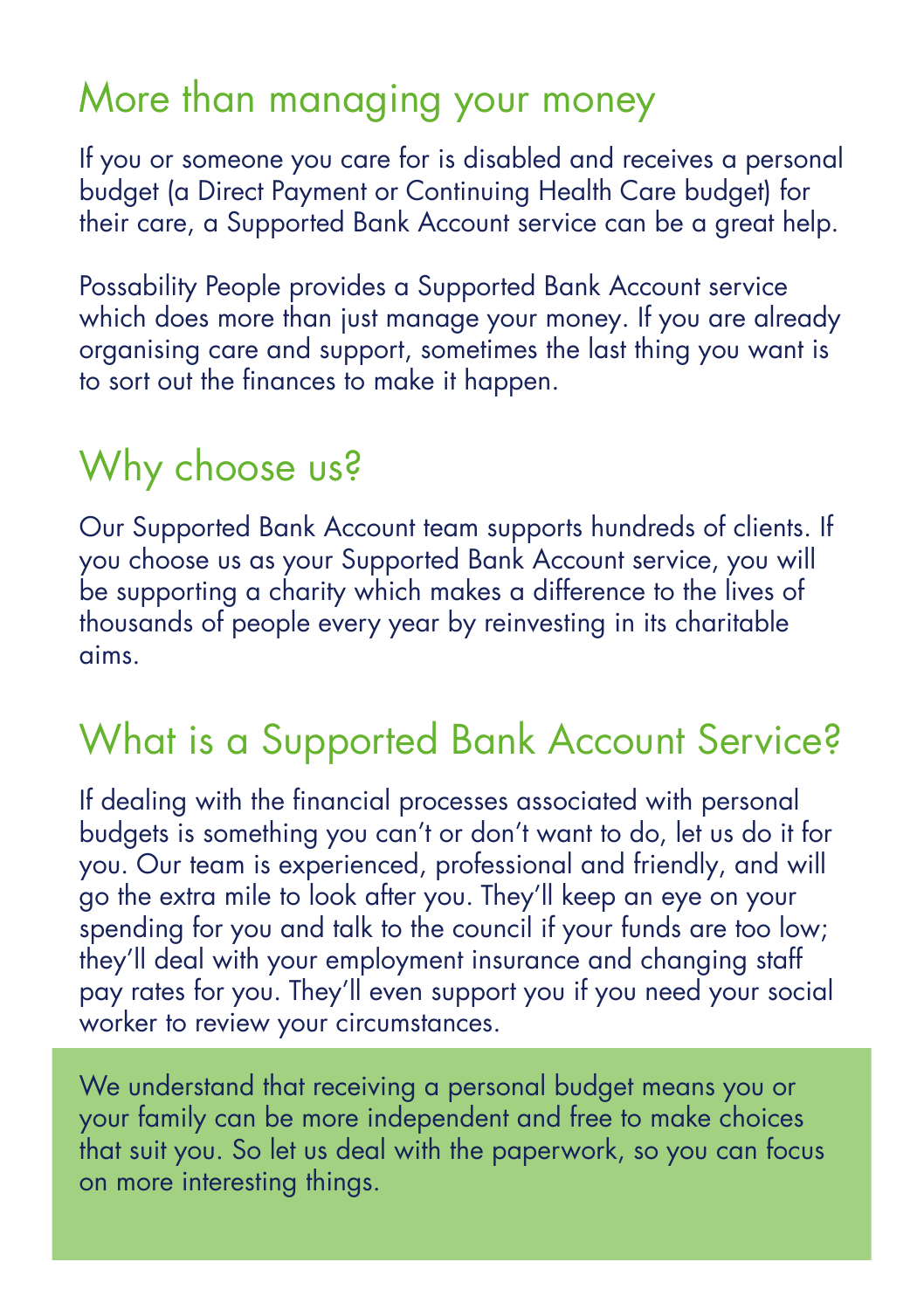## What Possability People will do:

Set up a dedicated bank account with EML (formerly called Prepaid Financial Services)

- Receive your personal budget funding on your behalf.
- Pay your care staff or personal assistant's wages, expenses, maternity pay, sick pay, pension contributions, Attachment of Earnings orders, care agency fees and other bills.
- Pay all liabilities due to HMRC and reconcile the account in case of any credits or amounts owing.
- Keep records of all incomings and outgoings.
- Provide bank statements which show all your transactions.
- Deal with the local authority's audits and check-ups.

#### We will also:

- Monitor your Supported Bank Account on a regular basis, so you can be sure you are not running out of money.
- Check that you are spending your personal budget according to your agreed package of care.
- Liaise with the council if your balance is running low and ask them to resume the funding. This can sometimes happen with children's personal budgets if the money in the account accrues.
- Let you know if you have been overspending and run through the weekly budget which your care package details with you.
- If you are regularly overspending because you need more care, we will talk to you about getting in touch with your social worker, so you can ask for a review.

continues over...